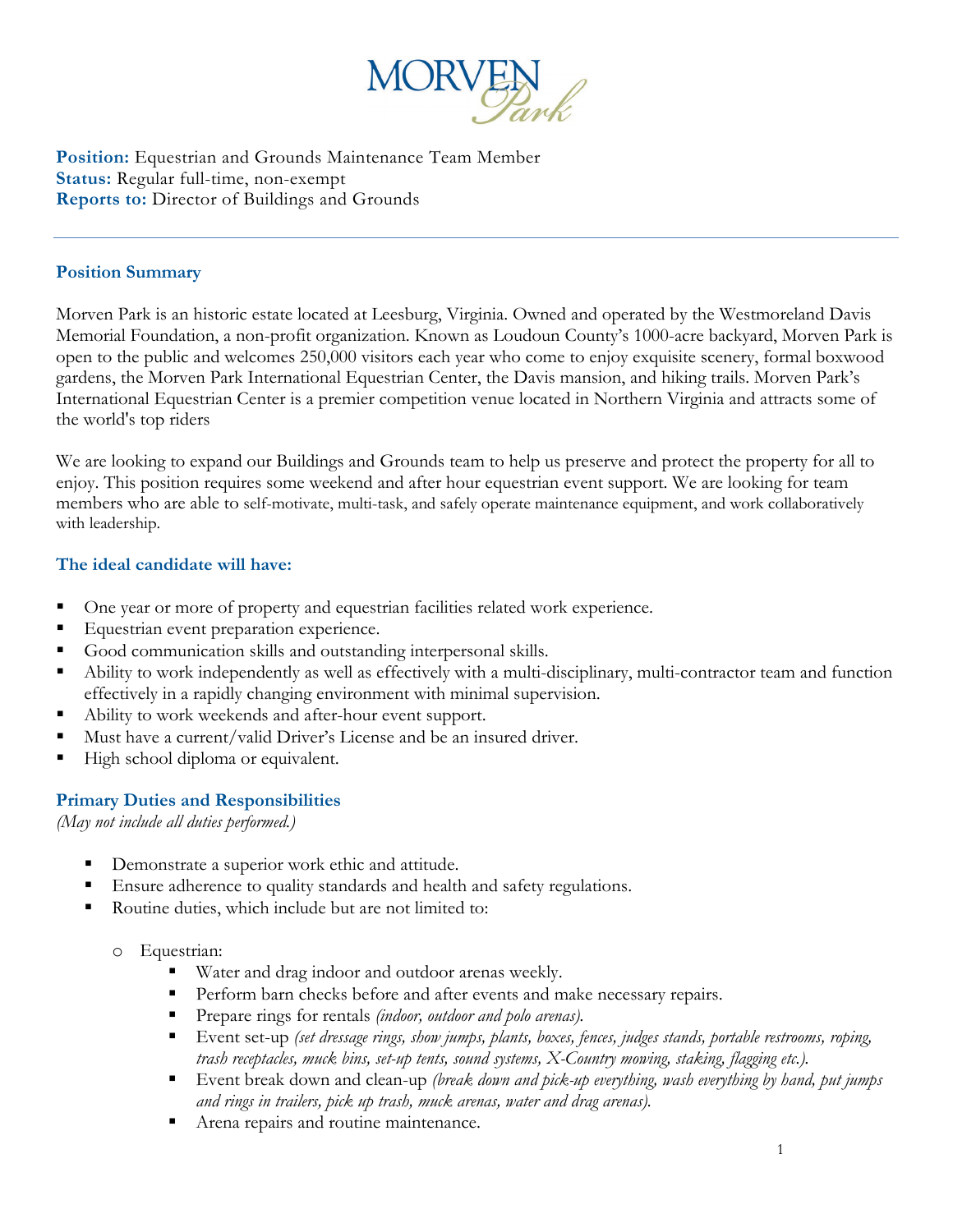

- Hanging signs and banners.
- Clean-up, regrade and drag stone dust pathway.
- $\blacksquare$  Mow around barns and arenas.
- Maintain equipment *(water truck, arena equipment and mowers).*
- o Additional Responsibilities may include
	- Repair and upkeep of all buildings and grounds *(e.g. lighting issues, plumbing problems, broken locks, water and flooding issues, fence repairs, ceiling repairs, roof repairs, painting, replacing doors, tub repairs, trash removal, yard clean-up, mowing, and move-out clean up, etc.).*
	- Cleaning activities such as dusting, mopping, etc.
	- Equipment maintenance, service, cleaning and proper storage.
	- **Participation in varied and different projects and tasks across the Morven Park property when** required *(e.g. renovations, general property maintenance).*
	- Use of essential equipment such as hand tools, drill presses, welders, air compressors, jack hammers, tampers, trash pumps and generators, forklifts, dump trucks, saws, skid steer, and backhoes while performing essential duties.
	- Snow, ice, tree/limb, etc. removal to keep site open and safe for residents, staff, clients and pedestrians.
	- Support for emergency maintenance concerns and repairs.
	- **Perform other related duties and activities as required.**

## **Essential Skills and Experience**

- Knowledge of standard practices, methods, tools, materials and equipment used in property and building maintenance.
- Basic English grammar, spelling, and usage and general arithmetic and mathematic principles.
- Ability to read diagrams, maps, and work orders.
- Use and maintain tools and equipment associated with building maintenance.
- Perform most duties in the absence of a maintenance supervisor.
- Be organized, neat and detailed oriented.
- Use a computer, word processing, spreadsheet program or other application software as required.

## **Physical Requirements**

- Effectively communicate and interact with other employees and the public.
- Perform work in all types of weather, often for long periods of time.
- Transfer machinery, equipment, and supplies in excess of 50 pounds.
- Perform work safely under conditions involving vehicular and animal traffic.
- Must be able to walk, climb stairs and ladders, kneel, bend, squat and walk over rough and uneven terrain, and work at heights.

#### **Morven Park offers competitive salaries based on experience and 100% employee healthcare, dental, and life/disability coverage, plus paid time off and a 401(K) plan.**